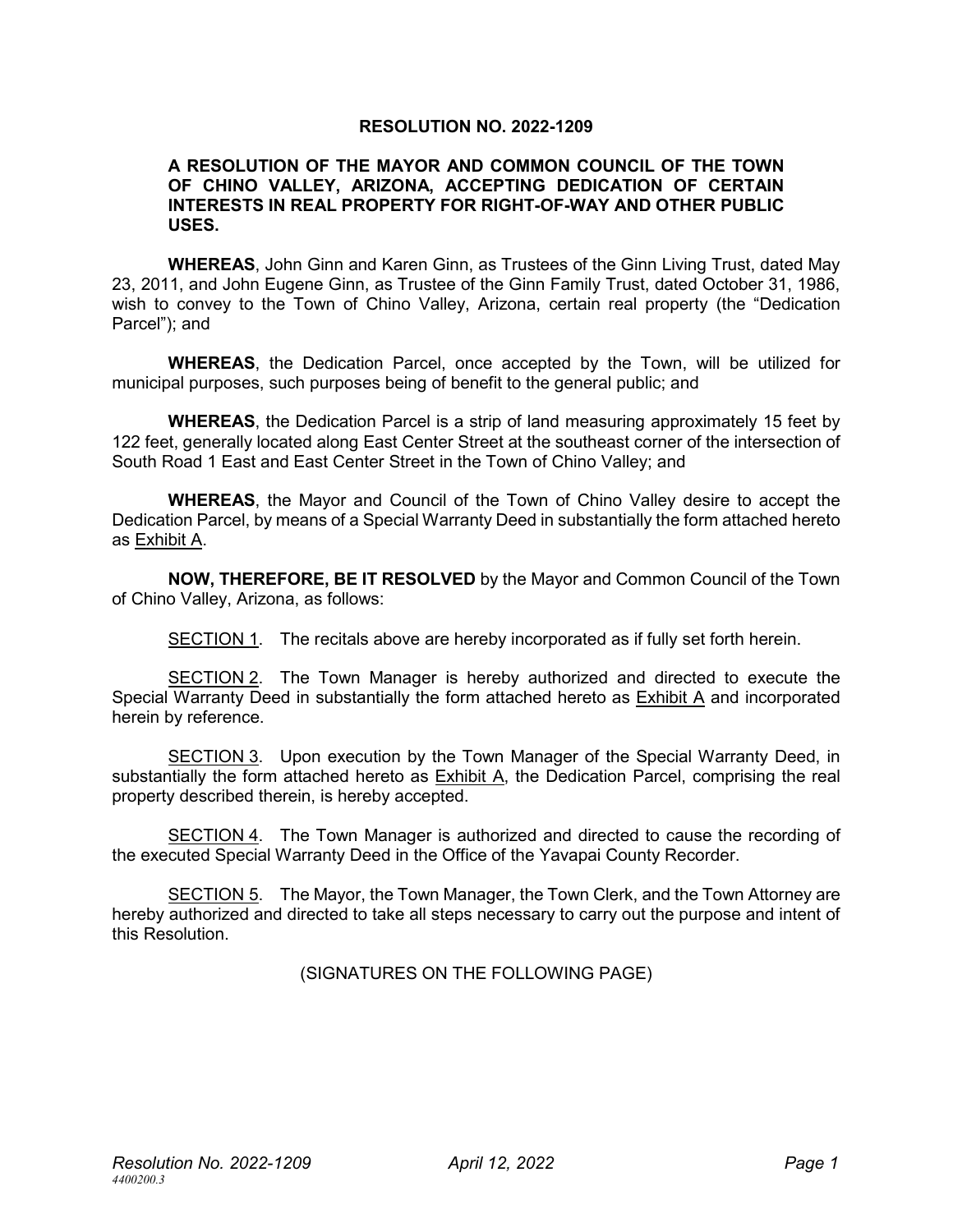PASSED AND ADOPTED by the Mayor and Common Council of the Town of Chino Valley, Arizona, this 12th day of April, 2022.



Jack W. Miller, Mayor

ATTFST:

Erin Deskins

Erin N. Deskins, Town Clerk

APPROVED AS TO FORM:

Andrew McGuire

Andrew J. McGuire, Town Attorney Gust Rosenfeld, PLC

I hereby certify the above foregoing Resolution No. 2022-1209 was duly passed by the Council of the Town of Chino Valley, Arizona, at a regular meeting held on Arpil 12, 2022, and that quorum 6\_\_\_\_<sub>\_\_</sub>ayes and <sub>0</sub> 0 1

Erin Deskins

Erin N. Deskins, Town Clerk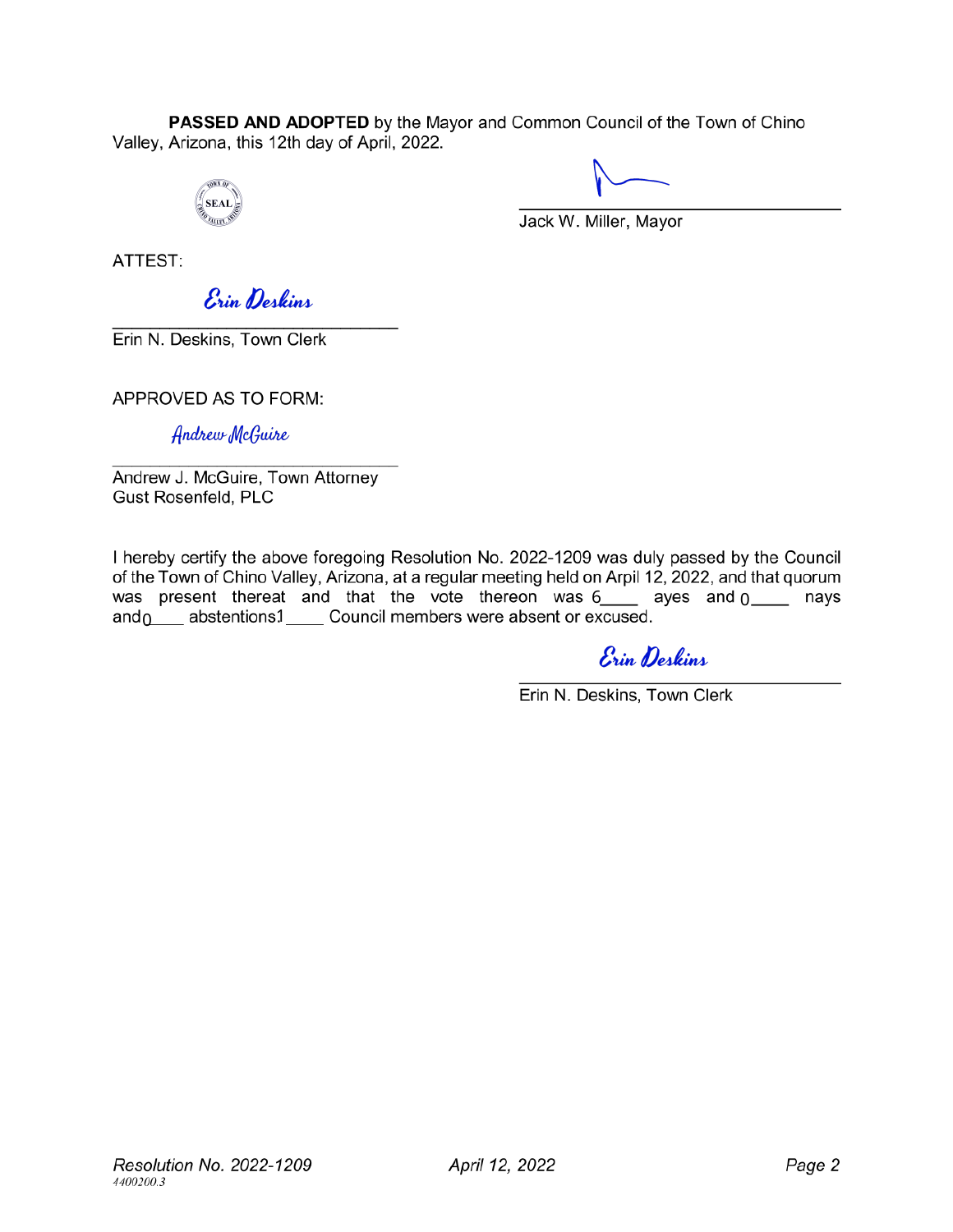## EXHIBIT A TO RESOLUTION NO. 2022-1209

[Special Warranty Deed]

See following pages.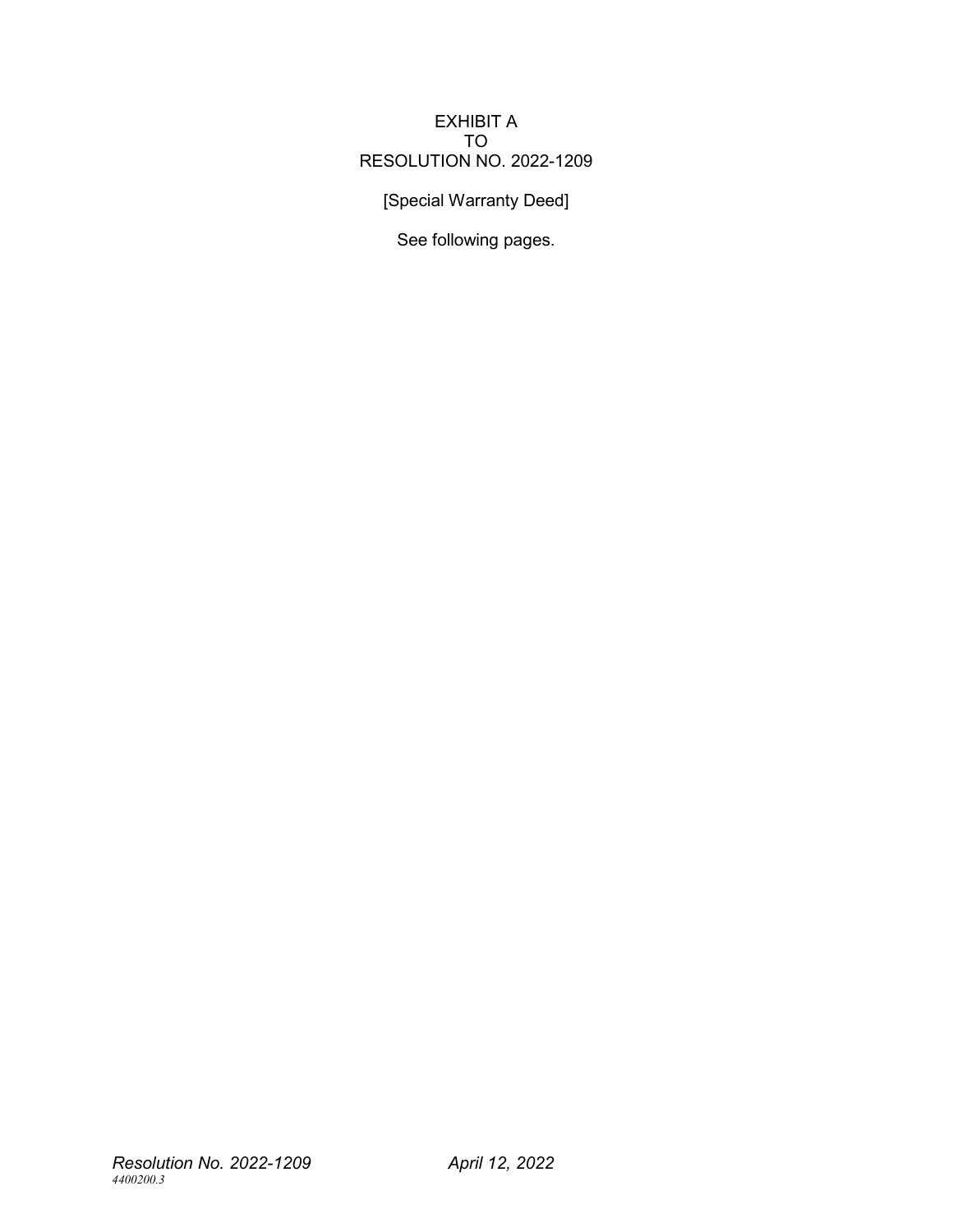### **WHEN RECORDED, RETURN TO:**

Town of Chino Valley 202 North State Route 89 Chino Valley, Arizona 86323 Attention: Town Manager

### **SPECIAL WARRANTY DEED**

## **THIS DEED IS EXEMPT FROM THE REQUIREMENT OF FILING AN AFFIDAVIT OF PROPERTY VALUE PURSUANT TO A.R.S. §11-1134(A)(3).**

For the consideration of TEN AND NO/100 DOLLARS, and other valuable consideration, **JOHN GINN AND KAREN GINN, AS TRUSTEES OF THE GINN LIVING TRUST, DATED MAY 23, 2011, AS TO AN UNDIVIDED 1/2 INTEREST, AND JOHN EUGENE GINN, AS TRUSTEE OF THE GINN FAMILY TRUST, DATED OCTOBER 31, 1986, AS TO AN UNDIVIDED 1/2 INTEREST** (the "Grantor"), do hereby convey to **THE TOWN OF CHINO VALLEY**, an Arizona municipal corporation (the "Grantee"), the following described property situated in the County of Yavapai, State of Arizona, together with all rights and privileges appurtenant thereto, to wit:

See **Exhibit 1** attached hereto and made a part hereof.

SUBJECT TO all existing taxes, assessments, liens, encumbrances, reservations in patents, covenants, conditions, restrictions, rights-of-way, easements and leases of record and all matters that a physical inspection of the properties would reveal.

Grantor hereby binds itself and its successors to warrant and defend the title as against all acts of Grantor herein and none other, subject to the matters set forth above.

Pursuant to the provisions of A.R.S. § 33-404, the names and addresses of the beneficiaries of the **Ginn Living Trust, dated May 23, 2011**, are **Kin Ginn**, 1880 East Road 1 South, Chino Valley, Arizona 86323, **James Ginn**, 1880 East Road 1 South, Chino Valley, Arizona 86323, and **Steven Ginn**, 1880 East Road 1 South, Chino Valley, Arizona 86323; and the name and address of the sole beneficiary of the **Ginn Family Trust, dated October 31, 1986**, is **John Ginn**, 1880 East Road 1 South, Chino Valley, Arizona 86323.

## **[SIGNATURE AND NOTARY PAGES FOLLOW]**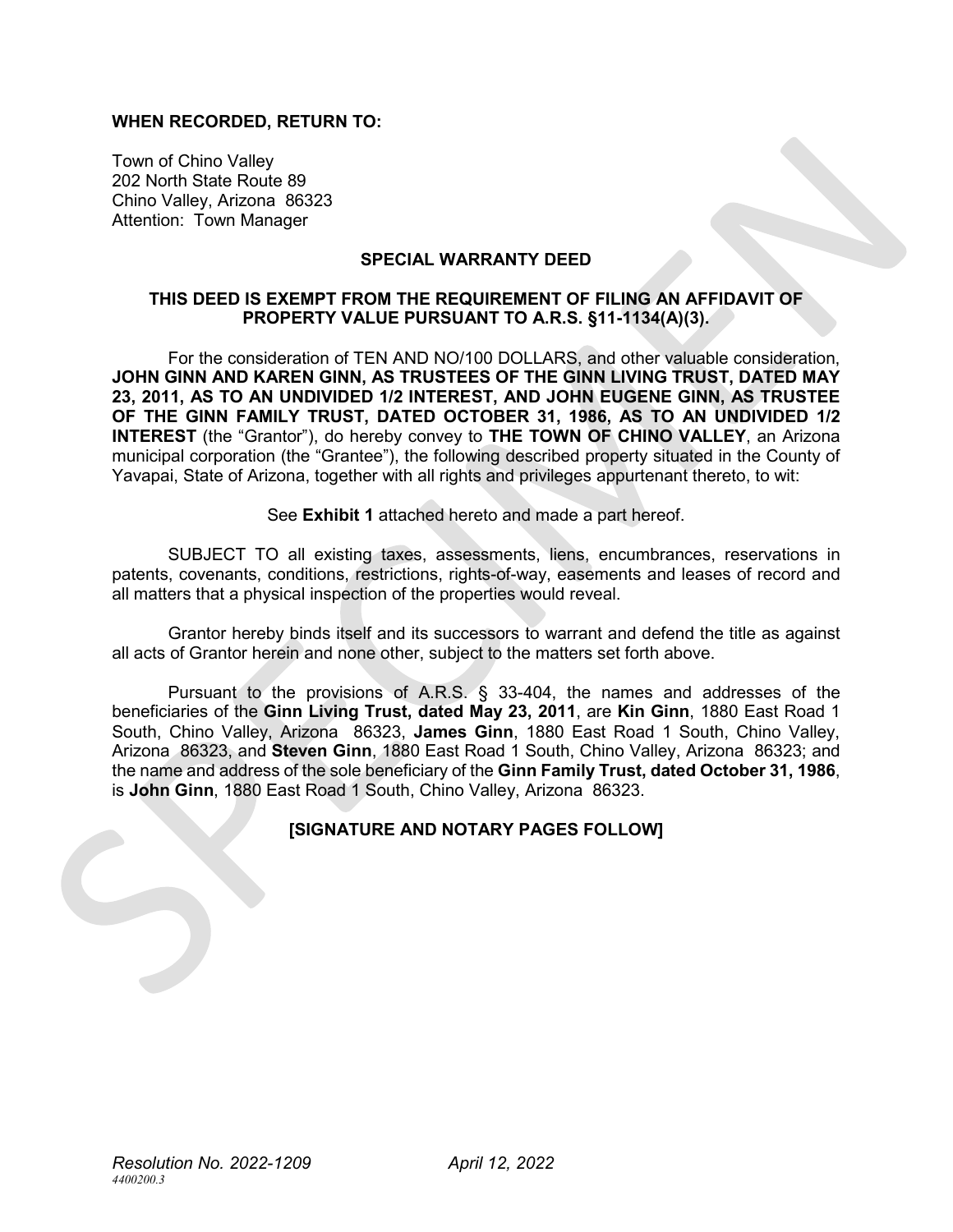# **[GRANTOR SIGNATURE AND NOTARY PAGE TO SPECIAL WARRANTY DEED]**

Dated this day of , 2022.

**GRANTOR: Ginn Living Trust, dated May 23, 2011,** 

By: SPECIMEN – NOT FOR EXECUTION JOHN GINN, Trustee

By: SPECIMEN - NOT FOR EXECUTION KAREN GINN, Trustee

### ACKNOWLEDGMENTS

STATE OF ARIZONA (1)  $\int$  ss. COUNTY OF YAVAPAI

On \_\_\_\_\_\_\_\_\_\_\_\_\_\_\_\_\_\_\_\_, 2022, before me personally appeared **John Ginn and Karen Ginn**, whose identities were proven to me on the basis of satisfactory evidence to be the persons who they claim to be, and acknowledged that they signed the above document.

Notary Public

(Affix notary seal here)

(Additional Grantor signature on the following page)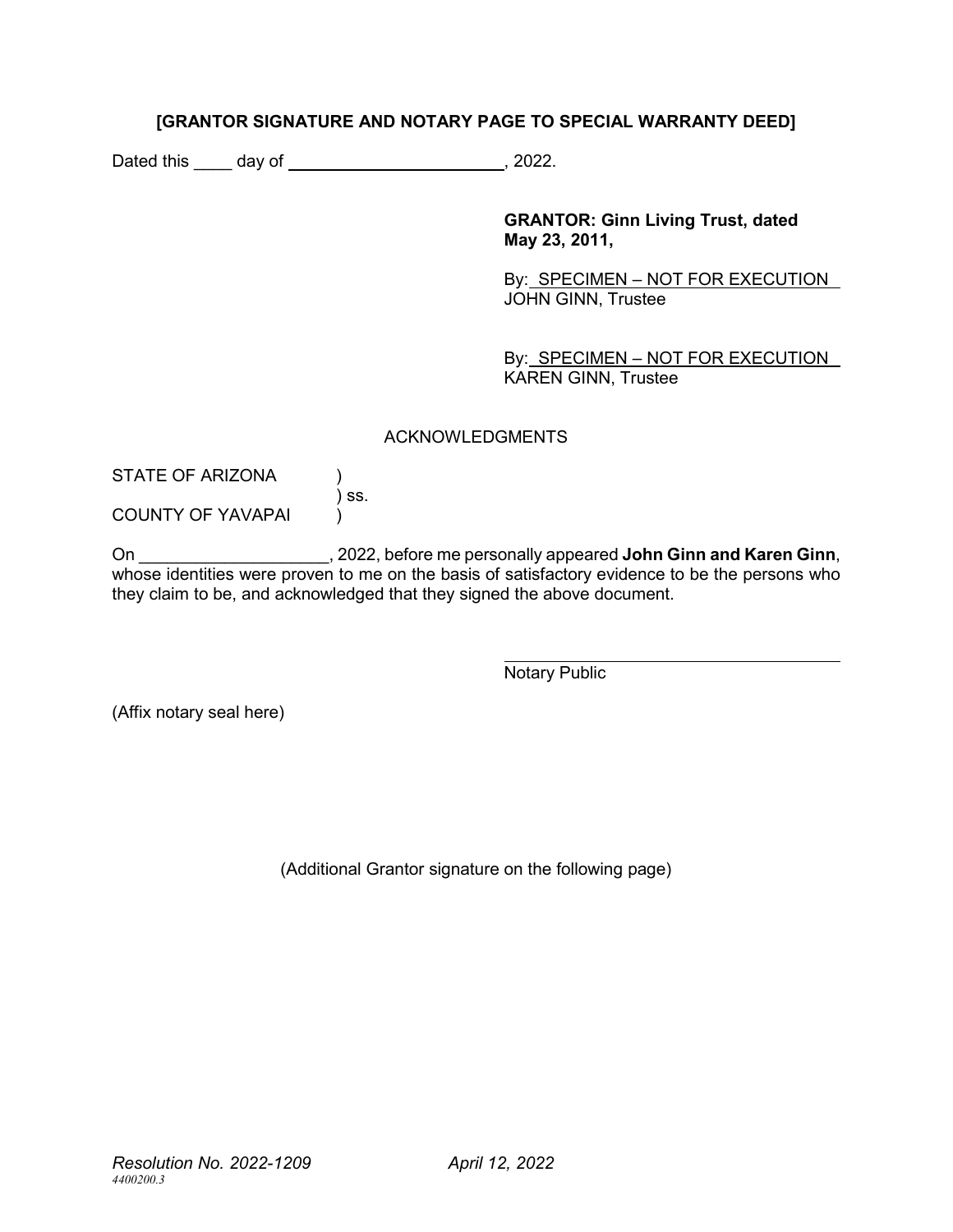## **GRANTOR: Ginn Family Trust, dated October 31, 1986**

By: SPECIMEN - NOT FOR EXECUTION JOHN EUGENE GINN, Trustee

## ACKNOWLEDGMENTS

STATE OF ARIZONA (1)  $\overline{\phantom{a}}$  ss.

COUNTY OF YAVAPAI  $\overrightarrow{)}$ 

On \_\_\_\_\_\_\_\_\_\_\_\_\_\_\_\_\_\_\_\_, 2022, before me personally appeared **John Eugene Ginn**, whose identity was proven to me on the basis of satisfactory evidence to be the person who he claims to be, and acknowledged that he signed the above document.

Notary Public

(Affix notary seal here)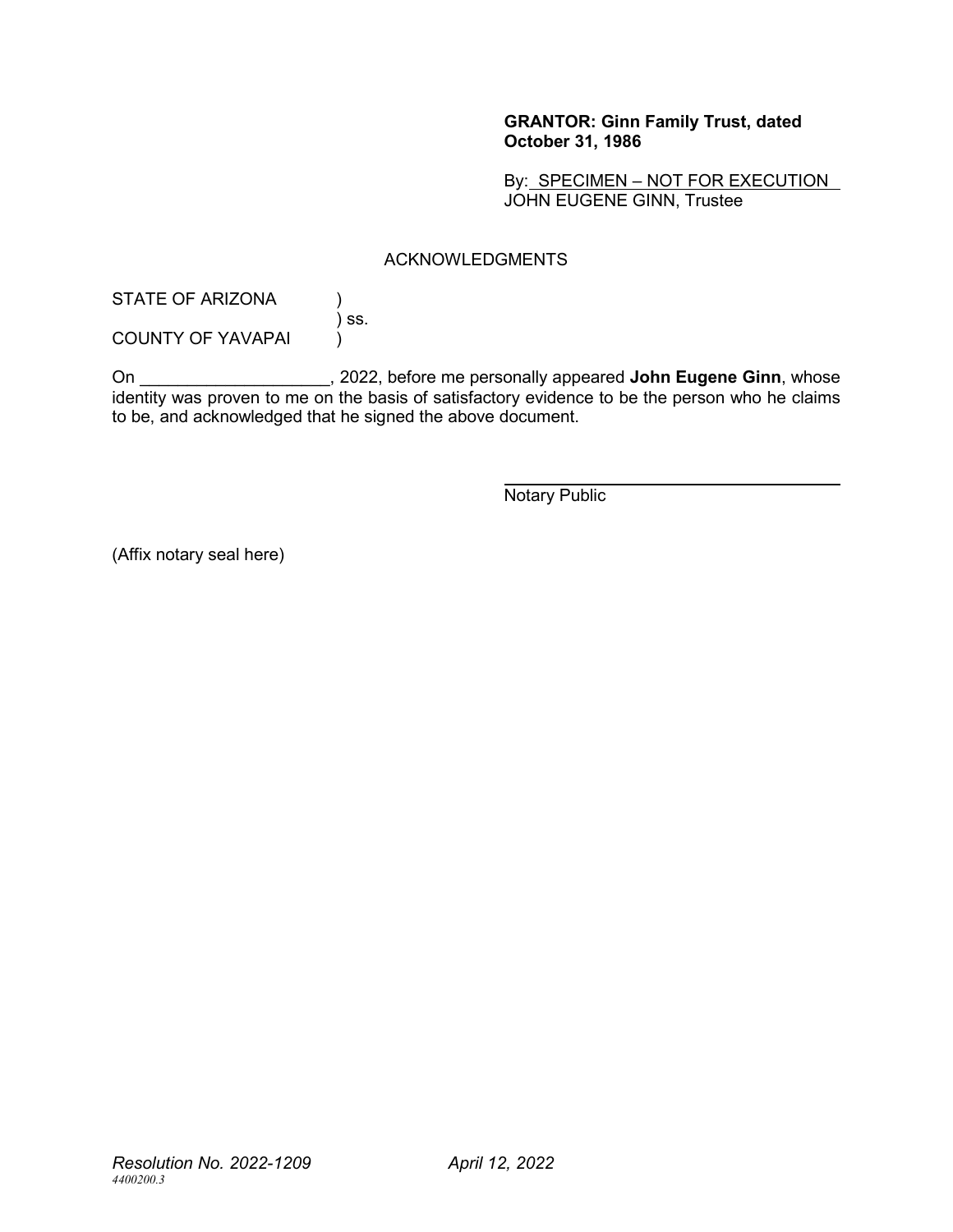# **[GRANTEE SIGNATURE AND NOTARY PAGE TO SPECIAL WARRANTY DEED]**

**TOWN OF CHINO VALLEY**, an Arizona municipal corporation

 SPECIMEN – NOT FOR EXECUTION Jack W. Miller, Mayor

**ATTEST:**

 SPECIMEN – NOT FOR EXECUTION Erin N. Deskins, Town Clerk

| STATE OF ARIZONA         |       |
|--------------------------|-------|
|                          | ) SS. |
| <b>COUNTY OF YAVAPAI</b> |       |

The foregoing instrument was acknowledged before me this \_\_\_\_\_ day of \_ , 2022, by Jack W. Miller, the Mayor of the Town of Chino Valley, an Arizona municipal corporation, on behalf of the municipal corporation.

Notary Public

(Seal and Expiration Date)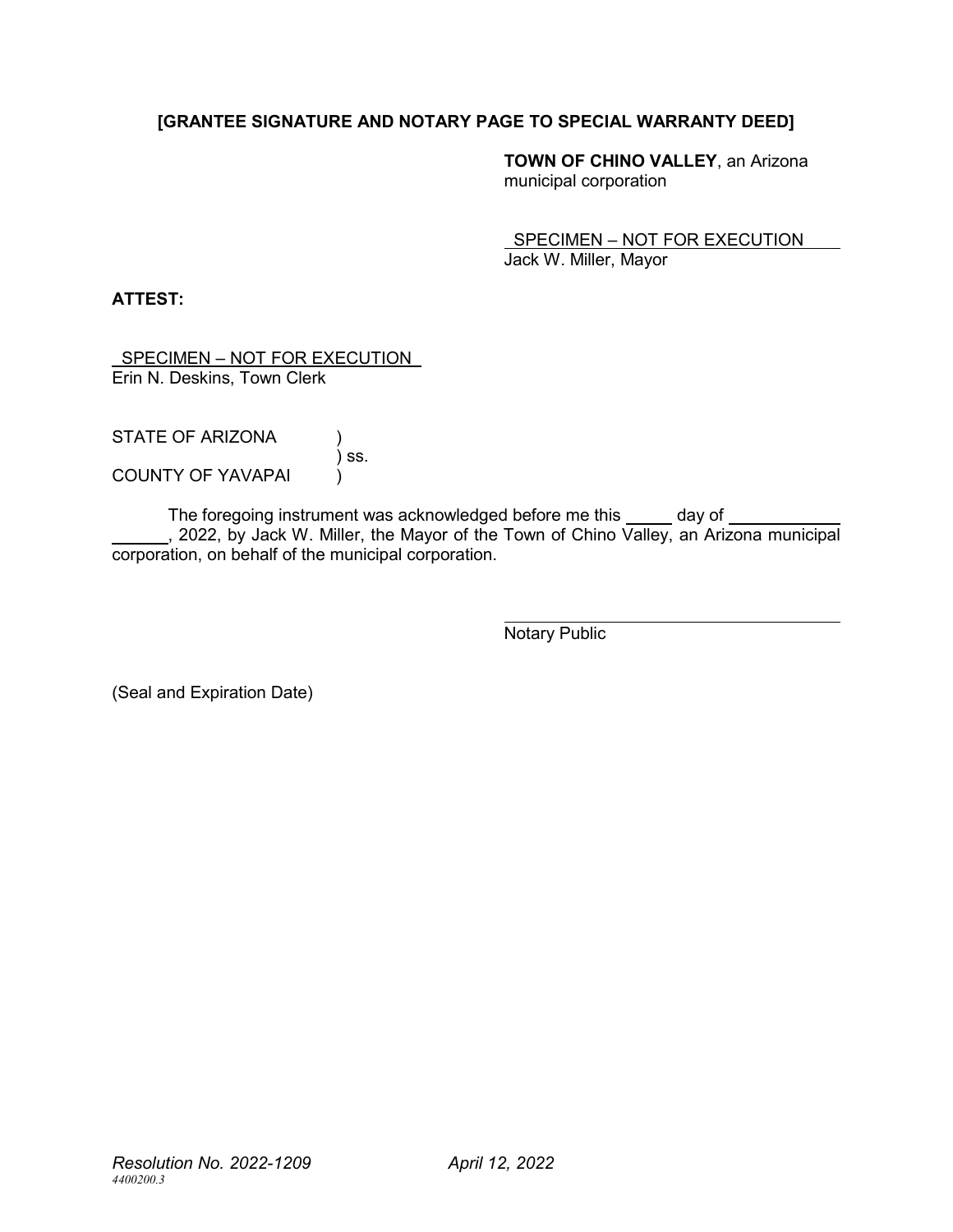# **Exhibit 1**

Legal Description and Depiction

### **ROADWAY DEDICATION**  $±0.03$  ACRES

All that portion of the North half of the North half of the Northwest-quarter of the Northwestquarter of Section 26, Township 16 North, Range 2 West of the Gila and Salt River Base and Meridian, Yavapai County, Arizona, more particularly described as follows:

COMMENCING at the Northwest corner of said Section 26;

Thence South 00°53'01" East, along the West line of said section, a distance of 25.76 feet;

Thence North 89°06'56" East, a distance of 25.00 feet to a point on the East right-of-way of Road 1 East, said point being THE POINT OF BEGINNING;

Thence South 89°09'55" East, along the South right-of-way of Center Street, as described in Instrument No. 2015-0011459 of the Yavapai County Recorder's Office, a distance of 24.23 feet to the beginning of a tangent curve to the right, having a radius of 275.00 feet;

Thence Easterly along said curve and South right-of-way, an arc length of 59.93 feet through a central angle of 12°29'08";

Thence South 76°40'47" East, along said South right-of-way, a distance of 39.30 feet;

Thence North 89°09'55" West, a distance of 121.60 feet to a point lying on said East right-ofway;

Thence North 00°40'56" West, along said East right-of-way, a distance of 15.00 feet to THE POINT OF BEGINNING.

Containing 0.03 acres, more or less.

RESERVING, SUBJECT TO, AND TOGETHER WITH all easements of record.